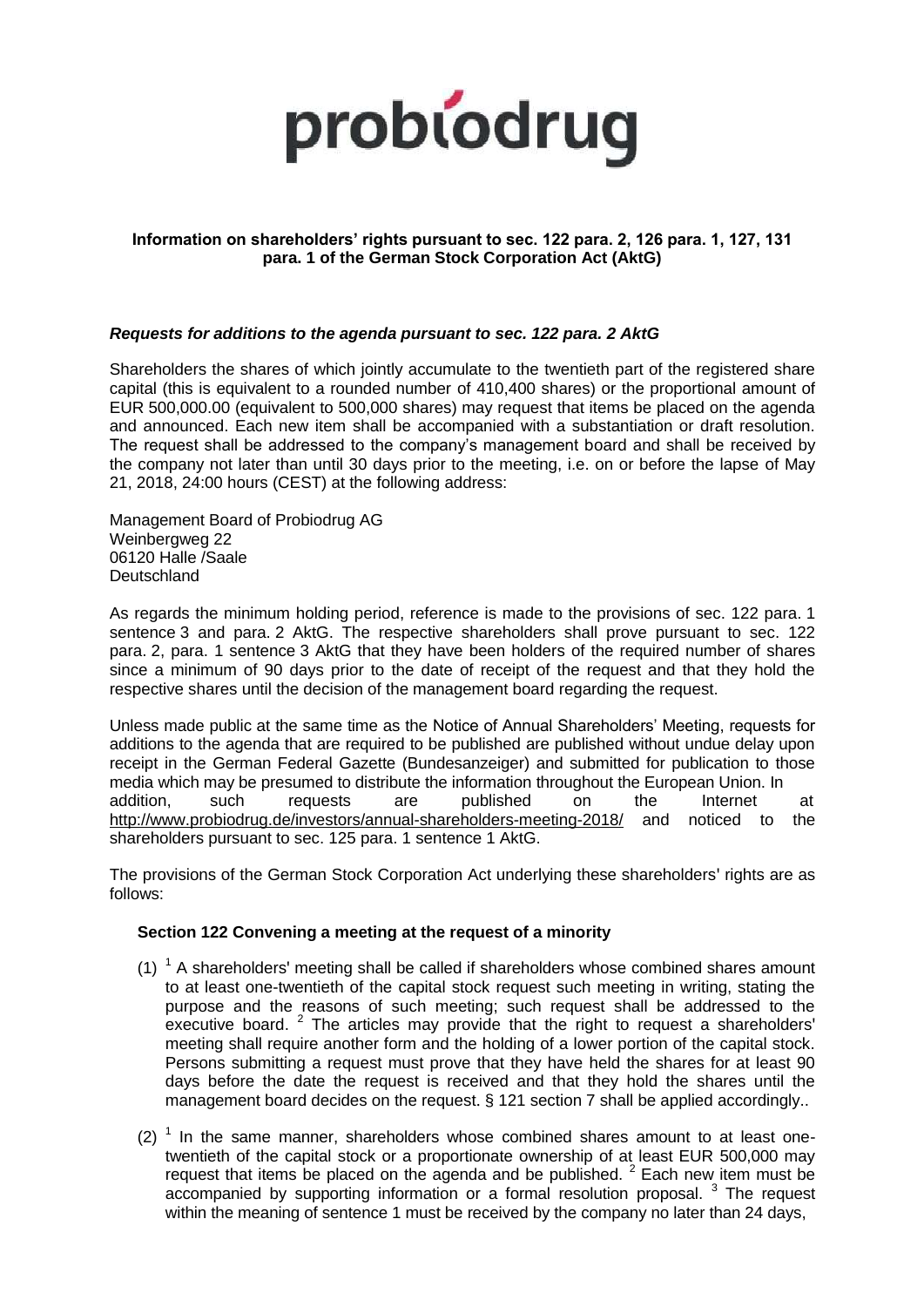in the case of stock exchange listed companies no later than 30 days, prior to the meeting, excluding the day of receipt.

- (3)  $<sup>1</sup>$  If any such demand is not complied with, the court may authorise the shareholders, who</sup> have made the demand, to call a shareholders' meeting or publish such items. <sup>2</sup> At the same time, the court may appoint the chairman of the meeting.  $3$  The notice of the meeting or the publication shall refer to such authorisation.  $4\overline{)}$  An appeal may be made against such decision.
- (4) The company shall bear the costs of the shareholders' meeting and, in the case of para. 3, also the court costs if the court has granted such motion.

#### *Counterproposals and election nominations pursuant to sec. 126 para. 1 and 127 AktG*

Pursuant to sec. 126 para. 1 AktG, each shareholder has the right to present applications opposed to the resolution proposals of the management board and the supervisory board relating to items of the agenda without requiring any announcement, publication or other special action prior to the general meeting. The same applies to counter-proposals to election proposals for supervisory board members and auditors (sec. 127 AktG).

Notwithstanding, shareholders may as well send applications opposing a proposal of the management board and/or the supervisory board for items of the agenda as well as election proposals already prior to the general meeting. Such applications shall be addressed to the following address, telefax number or email address only:

Probiodrug AG c/o Computershare Operations Center Elsenheimerstraße 61 80687 Munich Fax: +49 89 30903-333 Email: gegenantraege@computershare.de

Subject to sec. 126 para. 2 and 3, sec. 127 AktG, the company shall make available to the other shareholders without undue delay on the company's website at http://www.probiodrug.de/investors/annual-shareholders-meeting-2018/ opposing applications and election proposals of shareholders received until not later than 14 days prior to the general meeting, i.e. until not later than by the lapse of June 6, 2018, 24:00 hours (CEST) addressed to the above address, telefax number or email address. Statements of the administration, if any, shall also be published on the mentioned website subsequently.

Please note that opposing applications and election proposals sent to the company in due time in advance shall only be taken into consideration in the general meeting if they are presented orally during the general meeting..

The provisions of the German Stock Corporation Act underlying these shareholders' rights, which also specify under which conditions counterproposals and election nominations need not be made available, read as follows: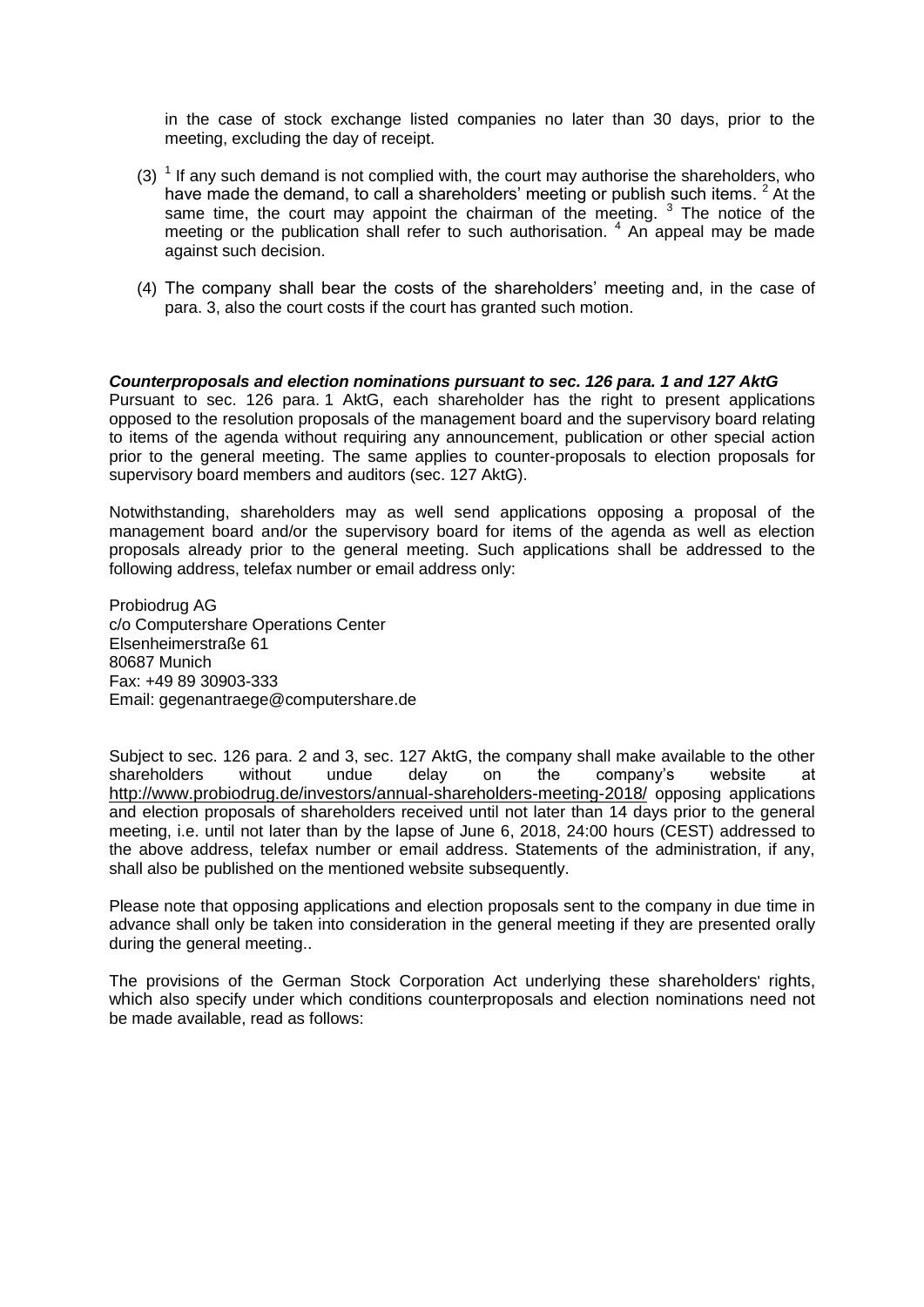## **Section 126 Motions by shareholders**

- (1)  $<sup>1</sup>$  Motions by shareholders including the shareholders' name, supporting information and, if</sup> any, management's position shall be made available to the eligible persons referred to in sec. 125 para. 1 through 3 under the conditions specified therein, provided that the shareholder transmitted to the company at least 14 days prior to the meeting a counterproposal to a proposal of the executive board and the supervisory board regarding a specific item on the agenda, together with supporting information, to the address designated for this purpose in the shareholders' meeting notice. <sup>2</sup> The day of receipt shall not be counted.<sup>3</sup> In the case of stock exchange listed companies, the required accessibility shall be provided over the website of the company.  $4$  Sec. 125 para. 3 shall apply mutatis mutandis.
- $(2)$ <sup>1</sup> A counterproposal and its supporting information need not be made available if:
	- 1. the executive board would by reason of such availability become criminally liable;
		- 2. the counterproposal would result in a resolutionof the shareholders' meeting that would be illegal or would violate the articles;
		- 3. the supporting information contains statements which are manifestly false or misleading in material respects or which are libelous;
		- 4. a counterproposal of such shareholder based on the same facts has already been made available with respect to a shareholders' meeting of the company pursuant to sec. 125;
		- 5. the same counterproposal of such shareholder based on essentially identical supporting information has already been made available pursuant to sec. 125 to at least two shareholders' meetings of the company within the past five years and at such shareholders' meetings less than one-twentieth of the capital stock represented has voted in favor of such counterproposal;
		- 6. the shareholder indicates that he / she will neither attend nor be represented at the shareholders' meeting; or
		- 7. within the past two years at two shareholders' meetings the shareholder has failed to make a counterproposal he/she has submitted or failed to cause said counterproposal to be made.  $2$  The supporting information need not be made available if it exceeds a total of 5,000 characters.
- (3) If several shareholders make counterproposals for resolution with respect to the same subject matter, the executive board may combine such counterproposals and the respective supporting information.

## **Section 127 Election nominations by shareholders (excerpt)**

(1)  $<sup>1</sup>$  Sec. 126 shall apply mutatis mutandis to a nomination by a shareholder for the election</sup> of members of the supervisory board or independent auditors.<sup>2</sup> Such nomination need not be supported by a statement of the reasons therefor.  $3$  The executive board need not make such nomination available if the nomination fails to contain information pursuant to sec. 124 para. 3 sentence 4 and sec. 125 para. 1 sentence 5.

## **Section 124 Publication of requests for additions to the agenda; proposals for resolutions (excerpt)**

(3)  $4$  The proposal for the election of members of the supervisory board or auditors shall state their name, profession and place of residence.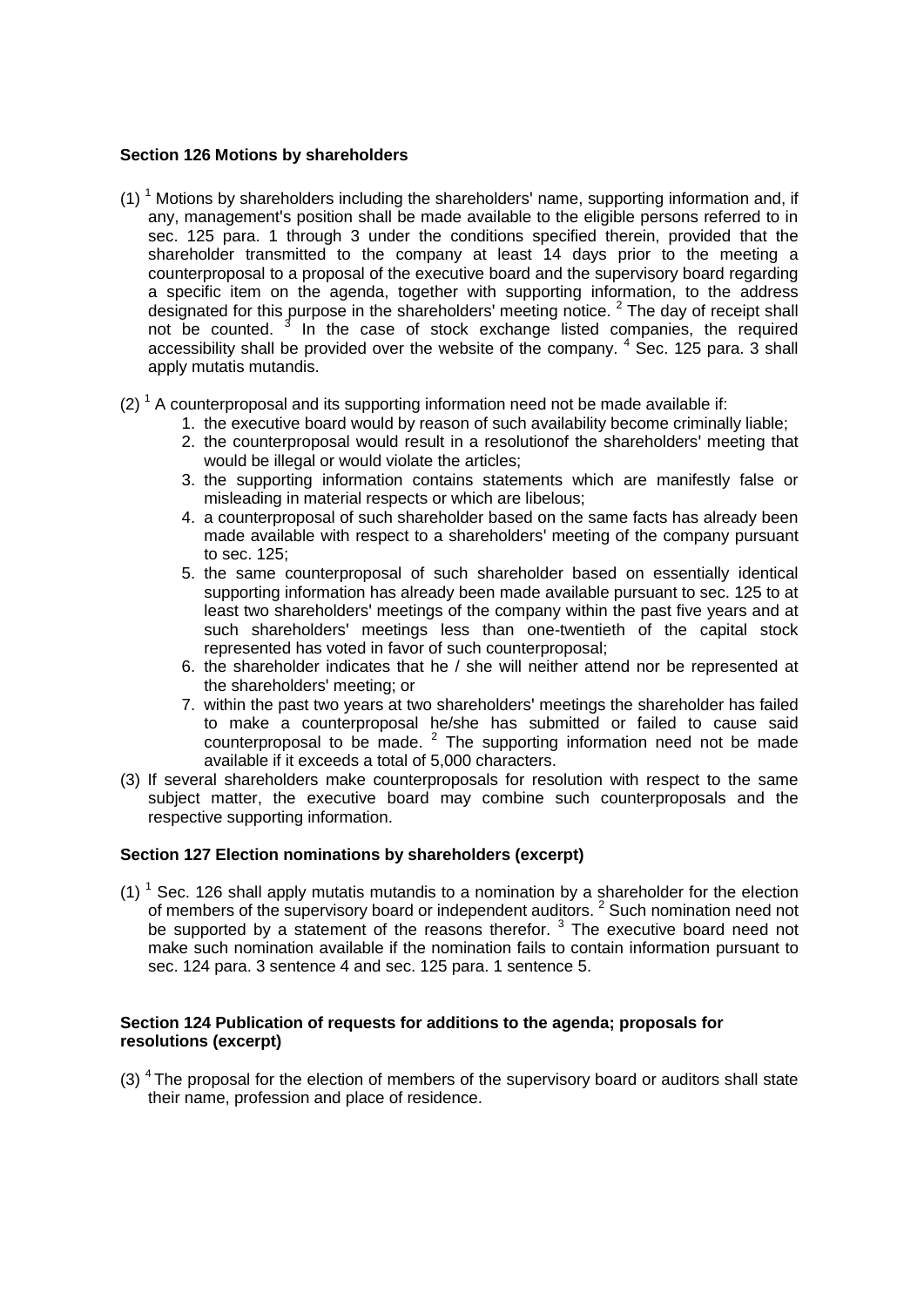## **Section 125 Communications to shareholders and supervisory board members (excerpt)**

(1)  $\left[...\right]$ <sup>5</sup> In the case of stock exchange listed companies, any nomination for the election of supervisory board members must be accompanied by details on the membership in other supervisory boards whose establishment is required by law; details on their membership in comparable domestic and foreign controlling bodies of business enterprises should also be provided.

# *Right to obtain information pursuant to sec. 131 para. 1 AktG*

Every shareholder or shareholder representative present at the Annual Shareholders' Meeting may request from the Managing Board information regarding the Company's affairs, the Company's legal and business relations with any affiliated companies, and the position of the Group and any companies included in the Consolidated Financial Statements, to the extent that such information is necessary to permit a proper evaluation of the relevant item on the agenda. The Executive Board is entitled to refuse to provide information pursuant to sec. 131 para. 3 AktG, for example if and to the extent that providing such information is, according to sound business judgment, likely to cause material damage to the company or an affiliated enterprise.

The provisions of the German Stock Corporation Act underlying these shareholders' rights, which also specify under which conditions the information need not be provided, read as follows:

## *Section 131 Shareholders' right to obtain information*

- $(1)$ <sup>1</sup> Each shareholder shall upon request be provided with information at the shareholders' meeting by the executive board regarding the company's affairs, to the extent that such information is necessary to permit a proper evaluation of the relevant item on the agenda. 2 The duty to provide information shall also extend to the company's legal and business relations with any affiliated company.  $3$  If a company makes use of the simplified procedure pursuant to sec. 266 para. 1 sentence 2, sec. 276 or sec. 288 HGB, each shareholder may request that the annual financial statements be presented to him / her at the shareholders' meeting on such annual financial statements in the form that they would have without such exemptions.  $4$  The duty of the executive board of a parent company (sec. 290 para. 1 and 2 HGB) to provide information at the shareholders' meeting at which the consolidated financial statements and management report of these statements are presented also extends to the position of the consolidated group and any companies included in the consolidated financial statements.
- $(2)$ <sup>1</sup> The information provided shall comply with the principles of conscientious and accurate accounting.  $2$  The articles or the bylaws pursuant to sec. 129 may authorize the chairman of the meeting to reasonably limit a shareholder's time to speak and ask questions and may provide relevant details in this connection.
- (3)  $1$  The executive board may refuse to provide information:
	- 1. to the extent that providing such information is, according to sound business judgment, likely to cause not immaterial damage to the company or an affiliated company;
	- 2. to the extent that such information relates to tax valuations or the amount of certain taxes;
	- 3. with regard to the difference between the value at which items are shown in the annual balance sheet and the higher market value of such items,unless the shareholders' meeting is to approve the annual financial statements;
	- 4. with regard to the methods of accounting and valuation, if disclosure of such methods in the notes is sufficient to provide a true and fair view of the actual